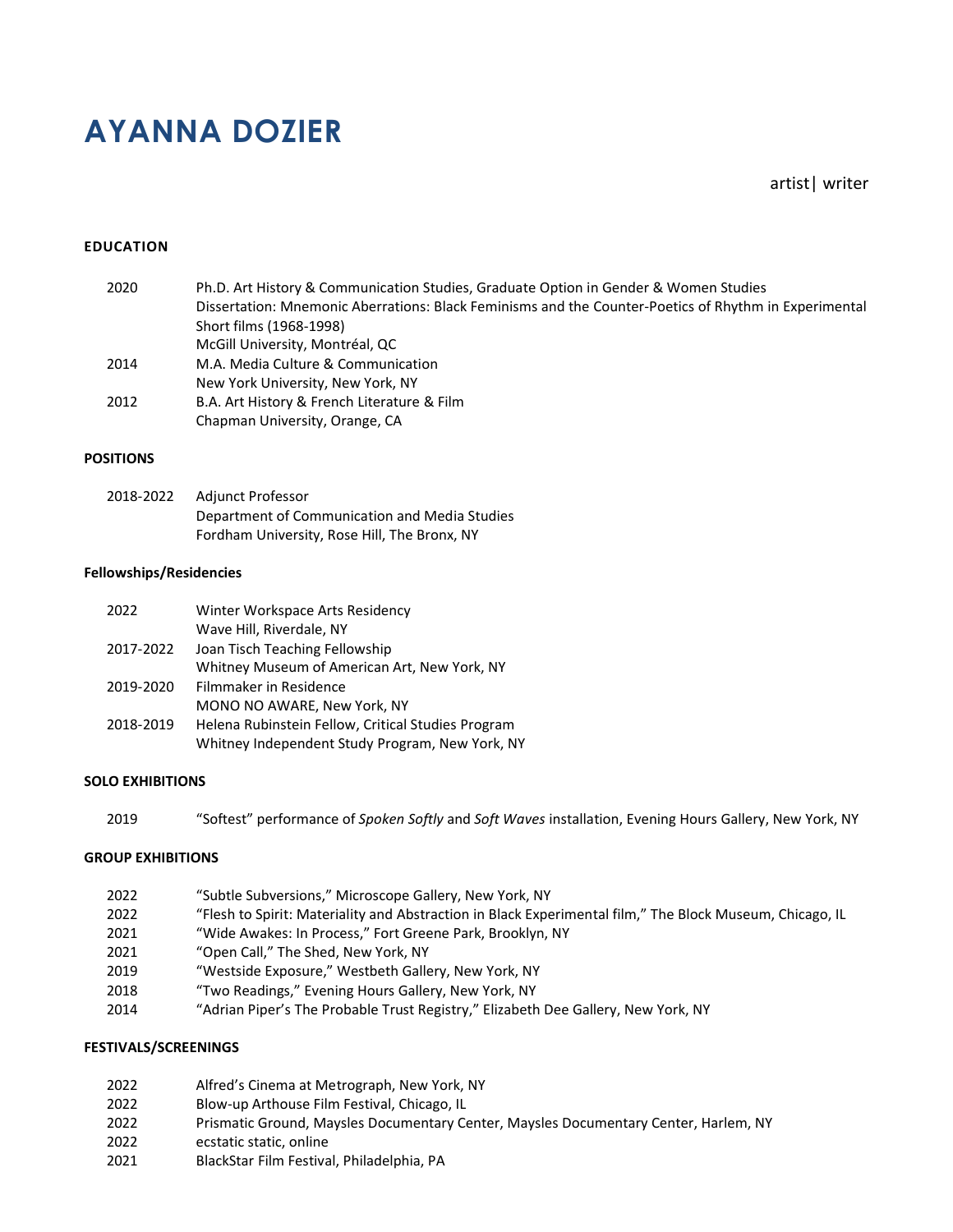- 2021 Alchemy Film and Moving Image Festival, Hawick, UK
- Onion City Experimental Film & Video Festival, Chicago, IL
- 2020 Aesthetica Short Film Festival, York, UK **winner Best Experimental for** *Softer*
- Open Air Screenings at MONO NO AWARE, Brooklyn, NY
- Open City Docs Film Festival, London, UK
- Femme Film Festival, Los Angeles, CA
- 2018 Anthology Film Archives

## **FILMS**

| 2021 | Maman Brigitte, Experimental (3 min, Super 8mm B&W and Color) |  |  |  |  |  |
|------|---------------------------------------------------------------|--|--|--|--|--|
| ---- |                                                               |  |  |  |  |  |

- *Solomon Riley's "Negro Coney Island*,*"* Docu-fantasy (11 min, 16mm B&W and Color)
- *Softer*, Experimental (5 min, 16mm, B&W and Color)
- *Consumption*, Experimental (3 min, 16 mm, B&W)

## **SELECT AWARDS/GRANTS**

- Toni Beauchamp Award for Best Critical Art Writing
- The Shed, NYC: OPEN CALL
- COÉRISC Graduate Student Research Grant
- Critical Minded Grant
- Margaret Gillet Graduate Research Award, McGill University
- Media@McGill Graduate Research Fellowship Award, McGill University
- The Camille Billops & James V. Hatch Fellowship Award: Rose Library, Emory University
- Media@McGill Graduate Research Fellowship Award, McGill University
- Chapman University Creative Research Grant
- 2012 John & Margaret Class Book Collection Contest, 1<sup>st</sup> Prize, Chapman University
- Idllywild Arts Academy

#### **CURATORIAL/PROGRAMMER EXPERIENCE**

 "Shuttering Time: The Moving Image After James Van Der Zee," National Gallery of Art, Washington, D.C. "Abstraction in the Black Diaspora" with Tariku Shiferaw**,** FALSE FLAG, Long Island City, NY "Intertextuality: Performance/Subjectivity in Experimental Shorts" with Ja'Tovia Gary**,** Hammer Museum, Los Angeles, CA "The Pursuit of Vulnerability" as part of *Happy Birthday, Toni!: A Celebration of Black Women*, BAM Rose Cinemas, Brooklyn, NY "Mnemonic Cinemas/Performances" featuring *Clapback* by Niv Acosta, articule, Montréal, QC "Reflections on Black: Mediating Dead Communication: A Performance & Visual Art Showcase," The Silent Barn, Bushwick, NY "Shimmering Glitter Trash: A Performance Art Showcase," Muchmore's, Bushwick, NY An Evening of Performances with Stephanie Browne and Kay Ottinger, Bermuda Triangle, Bushwick, NY

#### **PUBLICATIONS**

#### *BOOKS*

| 2020    | Janet's Jackson's The Velvet Rope<br>33 1/3 Series, Bloomsbury Academic                                         |  |
|---------|-----------------------------------------------------------------------------------------------------------------|--|
| 2020    | Rebellious Inventions by Reinvented Lives: Abstraction in the Black Diaspora<br><b>FALSE FLAG Gallery Press</b> |  |
| ิ วิกว1 | <b>JOURNAL ARTICLES</b><br>M/hat Ramains: Evit 15v at Snaka Hill                                                |  |

- What Remains: Exit 15x at Snake Hill *Dense Magazine* issue 1
- Conjuring Caliban's Woman: Moving Beyond Cinema's Memory of Man in *Praise House* (1991)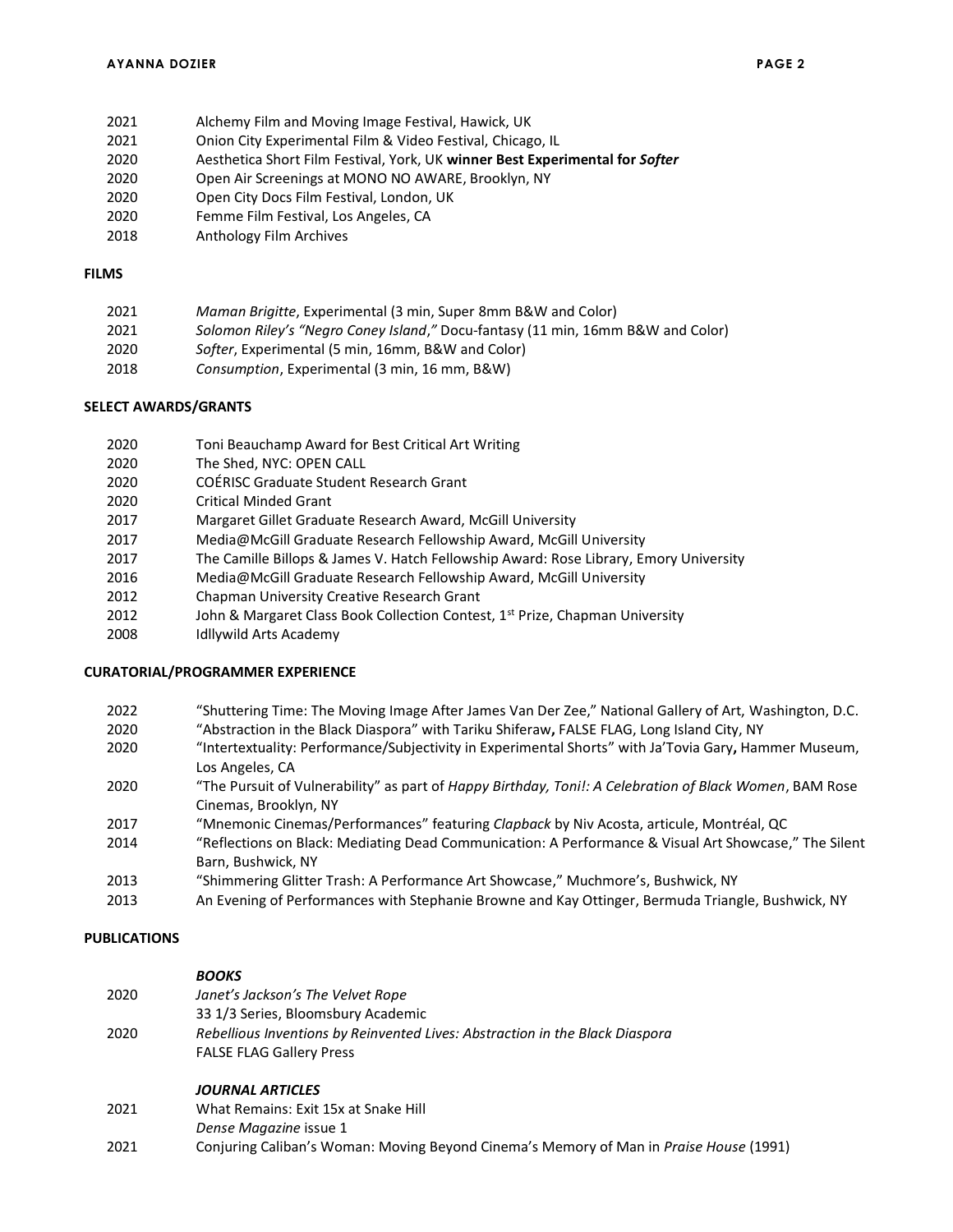|      | Hypatia, Special Issue: Conjure Feminism, guest edited by Kinitra Brooks, Kameelah Martin, and LaKisha                                                                               |
|------|--------------------------------------------------------------------------------------------------------------------------------------------------------------------------------------|
|      | Simmons                                                                                                                                                                              |
| 2020 | Pathé-Ways in Time, Bodies, and Aesthetics: Onyeka Igwe's Specialized Technique                                                                                                      |
|      | Article for Non-Fiction 1, no. 2                                                                                                                                                     |
| 2018 | Wayward Travels: Racial Uplift, Black Women, & the Pursuit of Love & Travel in Torchy in Heartbeats<br>Feminist Media Histories: (Special issue) Comics, edited by Kathleen McClancy |
| 2018 | Fucking Whiteness: Orientations, Desire, and Race in Camille Billops' Docu-Fantasy The KKK Boutique Ain't                                                                            |
|      | Just Rednecks (1991)                                                                                                                                                                 |
|      | Another Gaze: A Feminist Film Journal Issue 02                                                                                                                                       |
| 2017 | No Happy Returns: Aesthetics, Labor, and Affect in Julie Dash's Experimental Short Film, Four Women                                                                                  |
|      | Feminist Media Studies: (Special Issue) Affective Encounters, 1-14                                                                                                                   |
| 2017 | Black Women and the Edit of Shame: Alile Sharon Larkin's The Kitchen                                                                                                                 |
|      | cléo vol. 5 no. 2: SHORTS                                                                                                                                                            |
| 2015 | Affect and the 'Fluidity' of the Black Gendered Body in Water Ritual #1 and Cycles                                                                                                   |
|      | Liquid Blackness vol. 2 no. 5                                                                                                                                                        |
|      | <b>BOOK CHAPTERS</b>                                                                                                                                                                 |
| 2019 | The Music Video's Counter-Poetics of Rhythm: Black Cultural Production in Lemonade                                                                                                   |
|      | Routledge Companion to Global Television, edited by Shawn Shimpach                                                                                                                   |
|      | <b>MISCILANEOUS</b>                                                                                                                                                                  |
| 2022 | bell hooks's Heartbreak Church for Brooklyn Rail                                                                                                                                     |
| 2022 | Chasing the Moon: An Interview with Dawn Suggs for Screen Slate                                                                                                                      |
| 2022 | Surveilling Bodies: Archives and Sex Work for The Broadcast at Pioneer Works                                                                                                         |
| 2021 | Orlando review for Screen Slate                                                                                                                                                      |
| 2021 | Zola review for Brooklyn Rail                                                                                                                                                        |
| 2021 | Showgirls review for Screen Slate                                                                                                                                                    |
| 2021 | Batman of the 1990s (or, Batman Needs and Enema!) for Screen Slate                                                                                                                   |
| 2021 | The Legend of Captain Eeyore for Screen Slate                                                                                                                                        |
| 2021 | Andrea Arnold Shorts review for Screen Slate                                                                                                                                         |
| 2020 | Queen of the Damned review for Screen Slate                                                                                                                                          |
| 2020 | Fire Walk With Me review for Screen Slate                                                                                                                                            |
| 2020 | Dancer in the Dark review for Screen Slate                                                                                                                                           |
| 2020 | Virtual 'Realities' in The Velvet Rope for 33 1/3 Series Blog                                                                                                                        |
| 2020 | Quite the Scandal: The Velvet Rope's Visual Erotics for 33 1/3 Series Blog                                                                                                           |
| 2020 | Sex Before and After the Velvet Rope on janet. and All For You for 33 1/3 Series Blog                                                                                                |
| 2020 | Why I Wrote About Janet Jackson's The Velvet Rope for 33 1/3 Series Blog                                                                                                             |
| 2020 | Begone With the Wind: How Hollywood Rewrites Slavery for Bitch Magazine                                                                                                              |
| 2020 | Sound Garden: Ja'Tovia Gary's The Giverny Document for Artforum                                                                                                                      |
| 2020 | Betye Saar Conjures a New Mythology at MoMA for The Art Newspaper                                                                                                                    |
| 2019 | Akosua Adoma Owusu's Mahogany Too for Crucial 21 Directed by Women Blog                                                                                                              |
| 2019 | Artist Entry, Autumn Knight for Whitney Biennial 2019 Catalogue                                                                                                                      |
| 2019 | Who Gets Remembered?: Black Women In and Around the Archives for Artexte                                                                                                             |
| 2017 | La Mélancolie Coloniale, le Mouvement, et L'Espace Publique for Art/iculation Magazine                                                                                               |
| 2017 | Sara Ahmed, Willful Subjects Book Review for International Journal of Communication vol. 11 no. 1                                                                                    |
| 2015 | "Chip Kidd Presents: Batman, Black and White the Sketch Covers" at New York: The Society of                                                                                          |
|      | Illustrators and "Superheroes in Gotham" at New York Historical Society Exhibition Reviews for                                                                                       |
|      | International Journal of Comic Art vol. 18 no. 1                                                                                                                                     |
| 2015 | There Are Certain Facts the Cannot Be Disputed by Juliana Huxtable, A Response for Performa Magazine                                                                                 |

# **INVITED TALKS**

 Artist Talk, Decoding Stigma at Parsons Design & Technology, New York, NY Beyond Representation: Towards a Counter-Poetics in Black Image and Film-making, Fine Arts Reading Room at Concordia University, Montréal, QC